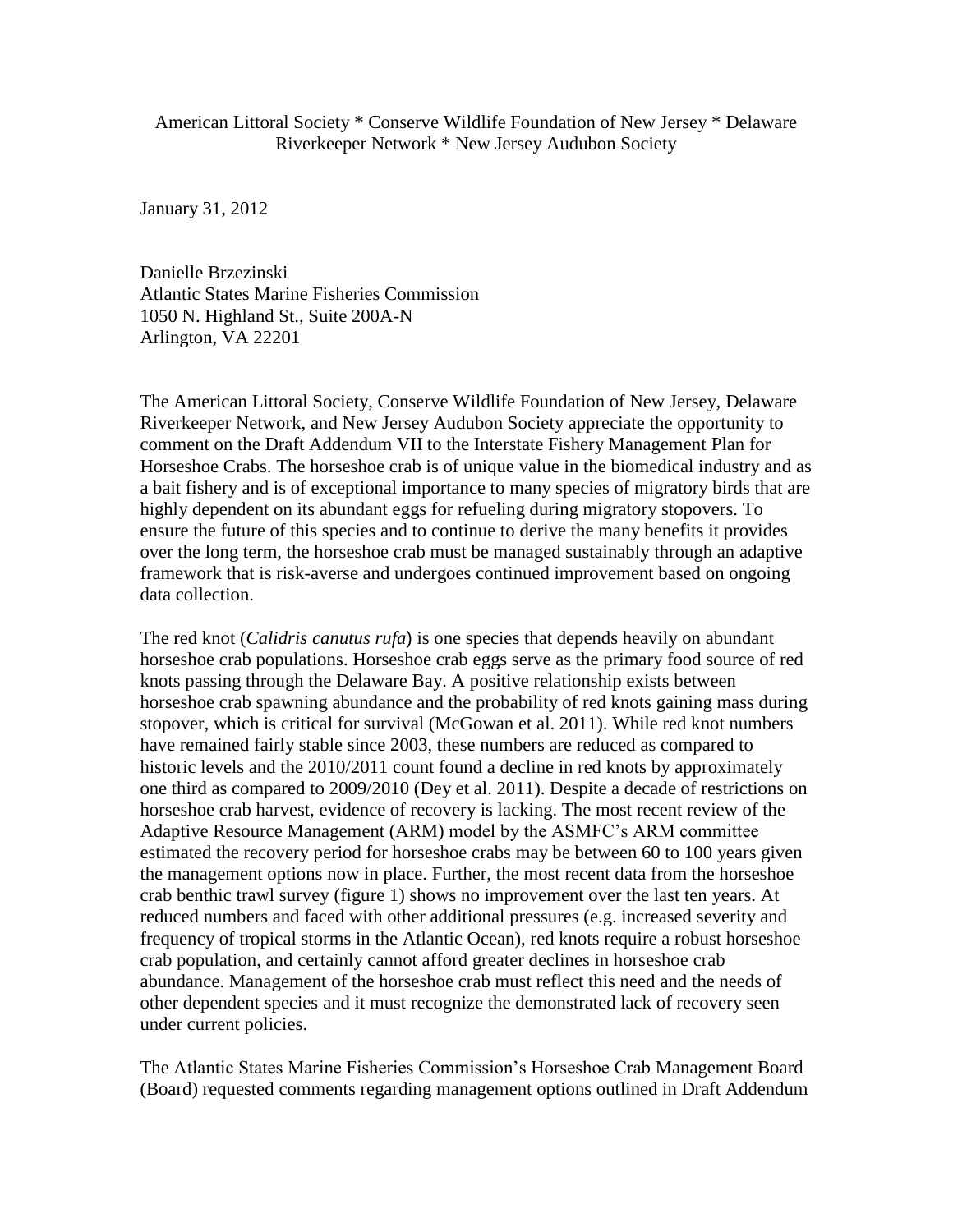VII. We find option #3 to be the most viable approach to managing the horseshoe crab sustainably. The adoption of the ARM model is the preferred approach but there are a number of weaknesses that must be addressed:

- 1. The ARM model currently assumes all horseshoe crab mortality is represented but it does not account for mortality related to lysate bleeding, bycatch, and illegal harvest. All mortality should be forthrightly reported and included in the ARM model.
- 2. The allocation of the ARM model harvest relies on the proper definition of boundaries between the Delaware Bay breeding population ("Delaware Bay Origin") and more southerly populations of horseshoe crabs. However, the data used for this purpose are incomplete. Thus, characterizations of the spatial distribution in genetically distinct segments of mid-Atlantic horseshoe crab populations are flawed.
- 3. Virginia has not reported the sex of 9 to 35% of its annual harvest (mean 18%, 2003-2009) even though sex is easily determined by the presence of claspers on males.
- 4. Maryland is prohibited from harvest and landing of horseshoe crabs for bait between January 1 and June 7 but this restriction applies to Virginia only in federal waters, thus allowing Virginia to harvest in state waters year round.

If an option other than the ARM option is selected, Maryland should honor its voluntary compliance with harvest sex ratios of 2:1 male:female.

Our comments regarding the implementation of the Adaptive Resource Management Framework (option #3) are as follows:

# **3a. What option for lambda (λ) best represents how much of each state's horseshoe crab harvest originates in Delaware Bay?**

New Jersey and Delaware should have lambda values  $(\lambda)$  equal to one (1.0). Elsewhere, it is not appropriate to assume that all crabs have a Delaware Bay origin, although this would be the most risk-averse and favorable approach with respect to protecting the resource for shorebirds. We support using genetic data for understanding how much of each state's horseshoe crab harvest originates in Delaware Bay. Although the sampling scheme for the genetic analysis was not as robust as we may have liked, these are the best data available for determining origin.

# **3b. On what basis should the total recommended ARM harvest output be divided among the four states of New Jersey, Delaware, Maryland, and Virginia?**

We believe that allocation among the states should be based on the Addendum VI quotas (which have been in place since Addendum IV) because of their risk-averse nature in protecting male Delaware Bay horseshoe crabs. We believe that male horseshoe crabs are still important to the Delaware Bay horseshoe crab population, and the use of Addendum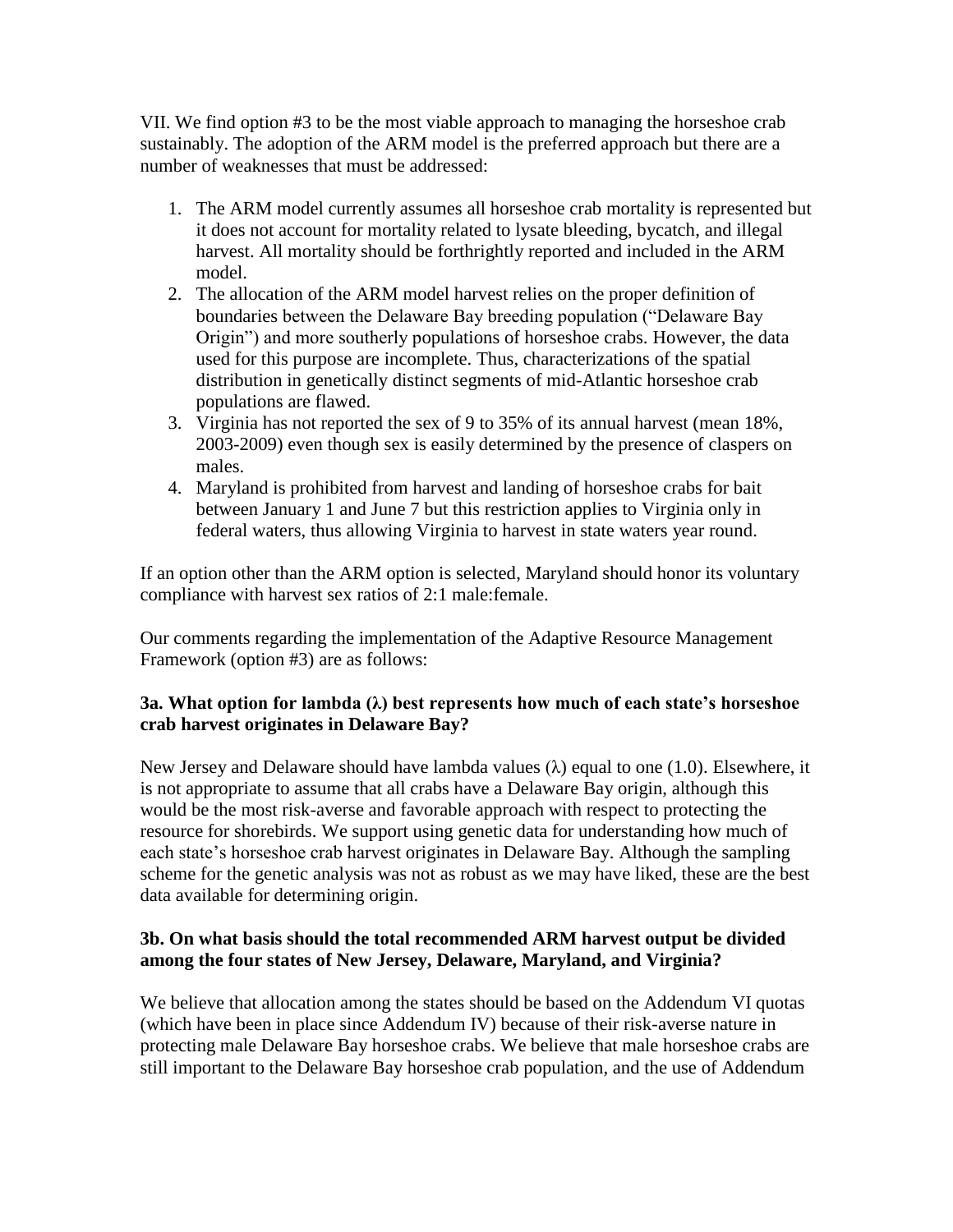VI quota offsets some of the devaluation on male horseshoe crabs within the ARM model.

### **3c. Should there be an overall harvest cap placed on Maryland and Virginia's harvest to protect non-Delaware Bay-origin horseshoe crabs (harvest cap)? If yes, what timeframe or management period should be used to establish the cap?**

We support an overall cap on horseshoe crab harvests by Maryland and Virginia, providing protection to non-Delaware Bay-origin crabs. A harvest cap based on Addendum VI allocation levels serves as a precautionary measure against overharvest of non-Delaware Bay crab populations. The Delaware Bay Ecosystem Technical Committee and the Shorebird Advisory Panel indicated that there is no evidence populations of non-Delaware Bay crabs can sustain higher harvest levels.

# **3d. Should there be an allowable harvest of Delaware Bay-origin horseshoe crabs for Maryland and Virginia if the ARM-recommended harvest option requires a moratorium on one or both genders (Delaware Bay Stock Allowance) and at what level should that harvest be set?**

We believe that adhering to the ARM recommendation regarding female harvest is of utmost importance. Implementing a Stock Allowance would mean significant increases in the harvest of females in Maryland and Virginia, many of which would be of Delaware Bay origin. There is consensus from the population biologist community on the importance of females to recover horseshoe crab stocks that allow for healthy shorebird populations and a sustainable harvest. The value of males in sustaining horseshoe crab populations must not be overlooked either, nor the uncertain impacts of skewed harvest to population dynamics. We feel that deviating from the ARM recommendation not only compromises this fundamental purpose, but presents a serious issue for law enforcement and compliance. The ARM process represents a significant transition in horseshoe crab management, and we believe that implementing a Delaware Bay Stock Allowance complicates the interpretation of the management measures' impact and the double loop assessment process.

# **3e. Should the Delaware Bay Stock Allowance include a 2:1 male:female offset for female crabs below the Addendum VI levels?**

We do not support a 2:1 male:female offset to compensate for loss of a female harvest under the ARM management recommendations (female harvest moratorium). We believe that males are undervalued and the impact of a skewed harvest to horseshoe crab population dynamics is unclear. Given the already skewed harvest regime, we believe additional pressure on the male segment of horseshoe crab populations is problematic.

#### **3f. If the data used to implement the ARM Framework becomes unavailable, should the Commission include a fallback option?**